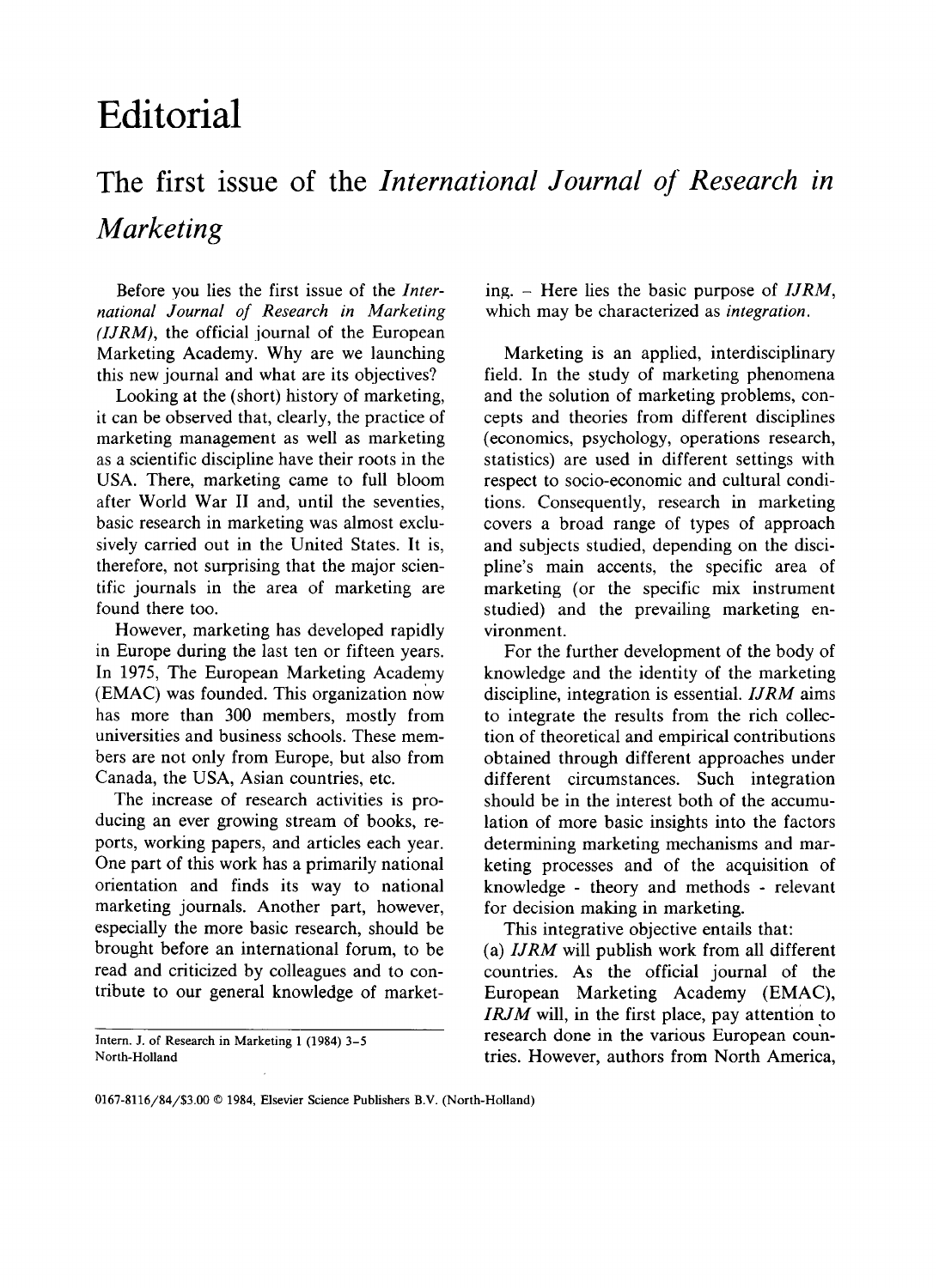Asia, Australia and other parts of the world are very much encouraged to submit their articles;

(b)  $IJRM$  is open to different disciplinary approaches (behavioral, economic, statistical, quantitative, etc.) as well as to work emanating from different philosophical viewpoints. Notably, the potential synergetic effects of these different contributions will be considered. For integration both conceptual/theoretical developments and empirical work (analysis and testing) are necessary: both types of work will be published in the journal;

(c) IJRM will cover the whole area of marketing: profit as well as non-profit marketing, consumer behavior, product decisions, pricing, marketing communication, marketing channels, strategic market planning, industrial marketing, international marketing, etc. Special attention will be paid to hitherto underexposed topics such as comparative marketing, cross-cultural aspects of marketing, government and marketing, and marketing and society.

The purpose of integration is combined with the objective of high quality. **IJRM** wishes to publish the best work in research in marketing as it is carried out in the different subfields of marketing and, in this way, to contribute to the further development of the marketing discipline.

It will be clear from the 'foregoing that IJRM does not intend to restrict itself to Europe. It is recognized that marketing is developing rapidly in other parts of the world also. Apart from the USA and Canada, Asian countries (e.g. Japan, the Philippines, Hong Kong) and Australia should be mentioned. This international orientation is reflected in the composition of the Editorial Board which comprises members from all these parts of the world. It is also reflected in the adjective 'international' in the name of the journal. It should be emphasized that the journal is not primarily directed towards 'international

marketing' (although articles on this topic will be published), but that rather 'international' refers to the international origins of the research reported.

As you can see, this orientation is illustrated by the contents of this first issue, with articles from France, Denmark, the United Kingdom, the USA, and with reviews of books from Sweden, Germany and The Netherlands.

Besides articles, IJRM has a book review section (edited by Reinhard Angelmar), which is intended to serve the purpose of disseminating information about research in marketing carried out in different countries. This section will also pay attention to publications appearing in languages other than English to make such research accessible to a broad audience.

As the Editor of *IJRM*, I wish to thank all those, who, during the nearly two years of preparation, have contributed to the inception of this journal: the members of the Editorial Board, the additional reviewers who generally did a great job (a full list of names will be published in one of the next issues), the representatives of Elsevier Science Publishers (North-Holland) Care1 A. van Houten and MS Anna de Haas, and my secretaries Olga Hitters and Dorothée van Dooren, who very competently supported me in the handling of the papers.

In the little more than one year during which papers could be submitted, I received 75 papers. In 59 cases, a first decision was made (the other 16 are still in the first stage of the process): 31 (53%) of the papers were rejected and in all other cases revision was required. In this issue, you will find the first six papers that were finally accepted.

I very much hope that IJRM will attain its goals and, through its integrative orientation, will contribute to the body of knowledge of the marketing disciplines. This cannot be